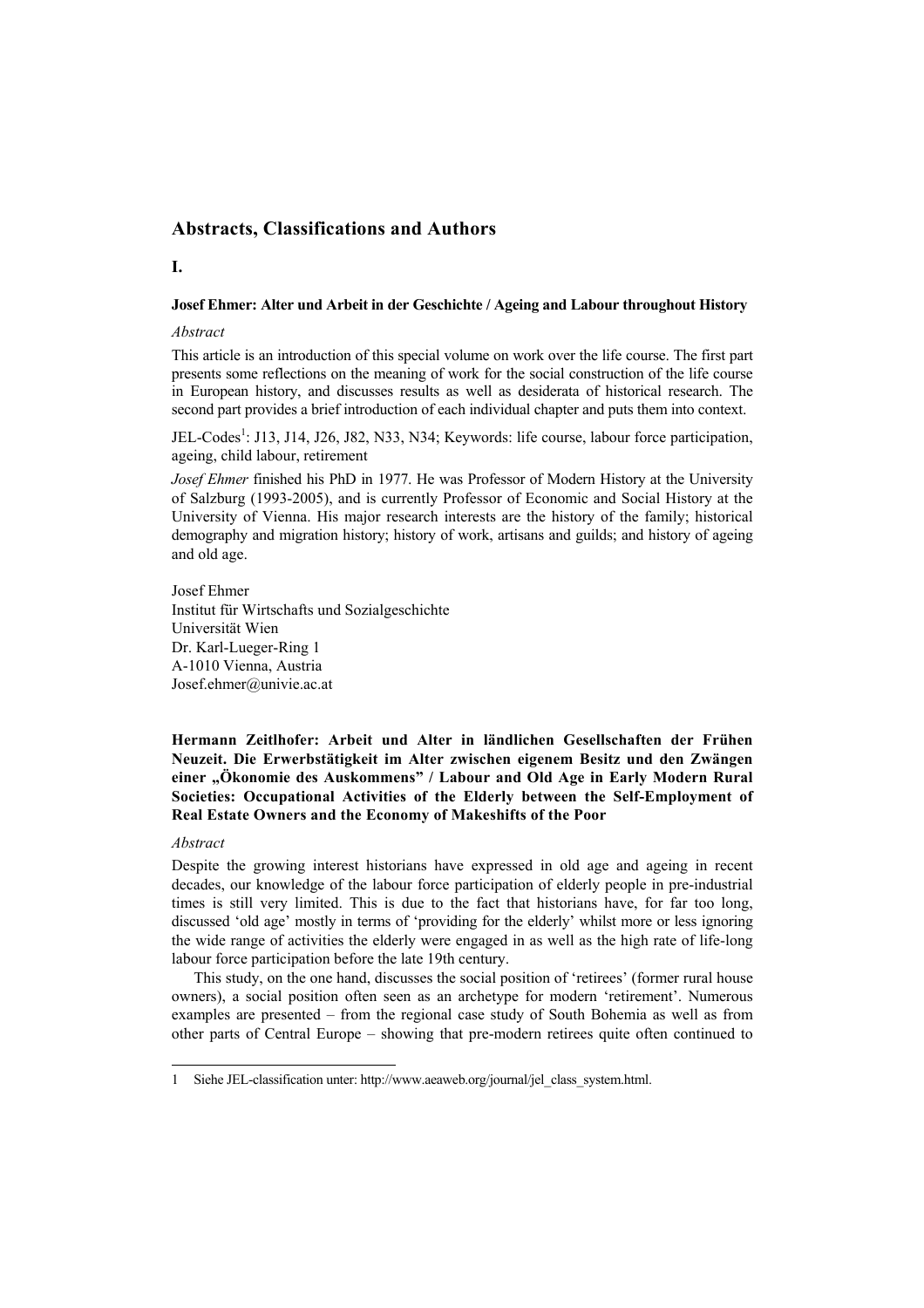work in many different ways. In many cases inter vivos transfers of land and houses were not undertaken in order to allow for retirement from all activities but rather to facilitate a change in the individual's own main focus of activity from one occupation to another. In a second part of the study the economy of makeshifts of the poor is analysed. Using rare sources from several South Bohemian parishes enables us to document the importance of the mixed economy of the poorest section of the rural elderly.

JEL-Codes: I3, J14, J26, J62; Keywords: Old Age, Retirement, Mixed Economy of Welfare, Labour Force Participation of the Elderly

*Hermann Zeitlhofer* ist Forschungsassistent am Institut für Wirtschafts- und Sozialgeschichte der Universität Wien. Derzeit arbeitet er am Forschungsprojekt "Labour, Ageing, and the Elderly: Historical Variations and Trends" im Rahmen des universitären Forschungsschwerpunkts "Ethische und gesellschaftliche Perspektiven des Alterns". Weitere bisherige Forschungsschwerpunkte: Migrationsgeschichte der Habsburgermonarchie; Proto-Industrialisierung; Historische Demographie und Historische Familienforschung; Sozialgeschichte Böhmens in der Frühen Neuzeit. Bisherige Publikationen (Auswahl): mit Markus Cerman (Hg.), Soziale Strukturen in Böhmen. Ein regionaler Vergleich von Wirtschaft und Gesellschaft in Gutsherrschaften, 16. – 19. Jahrhundert. (Sozial- und Wirtschaftshistorische Studien, Bd. 28), Wien 2002; Die "eisernen Ketten" der Heirat. Eine Diskussion des Modells der "ökonomischen Nischen" am Beispiel der südböhmischen Pfarre Kapličky, 1640-1840, in: Christophe Duhamelle und Jürgen Schlumbohm (Hg.), Eheschließungen im Europa des 18. und 19. Jahrhunderts. Muster und Strategien (Veröffentlichungen des Max-Planck-Instituts für Geschichte 197), Göttingen 2003, 35-63; mit Annemarie Steidl und Engelbert Stockhammer, Relations among Internal, Continental, and Transatlantic Migration in Late Imperial Austria, in: Social Science History Journal 31, 1 (2007), 61-92; Land, family and the transmission of property in South Bohemia, 1651-1840, in: Continuity & Change 22 (2), 2007, 519-544.

Dr. Hermann Zeitlhofer Institut für Wirtschafts- und Sozialgeschichte Universität Wien Dr. Karl-Lueger-Ring 1 A-1130 Wien hermann.zeitlhofer@univie.ac.at

**Stefan Ruppert: Neues "Jugendrecht" und Fabrikschutzgesetzgebung im Vormärz. Zur Bedeutung von Normativität für die Entstehung der Lebensphase Jugend / New youth legislation and laws for the protection of minors working in factories in Vormärz (1815-1848). The significance of normativity for the emergence of youth as a life phase** 

## *Abstract*

In this paper the author looks at the significance of laws and decrees for the emergence of youth as a proper period of life in the  $19<sup>th</sup>$  century. On the basis of selected examples from the fields of legal capacity, school legislation and military law, the 19th century legislation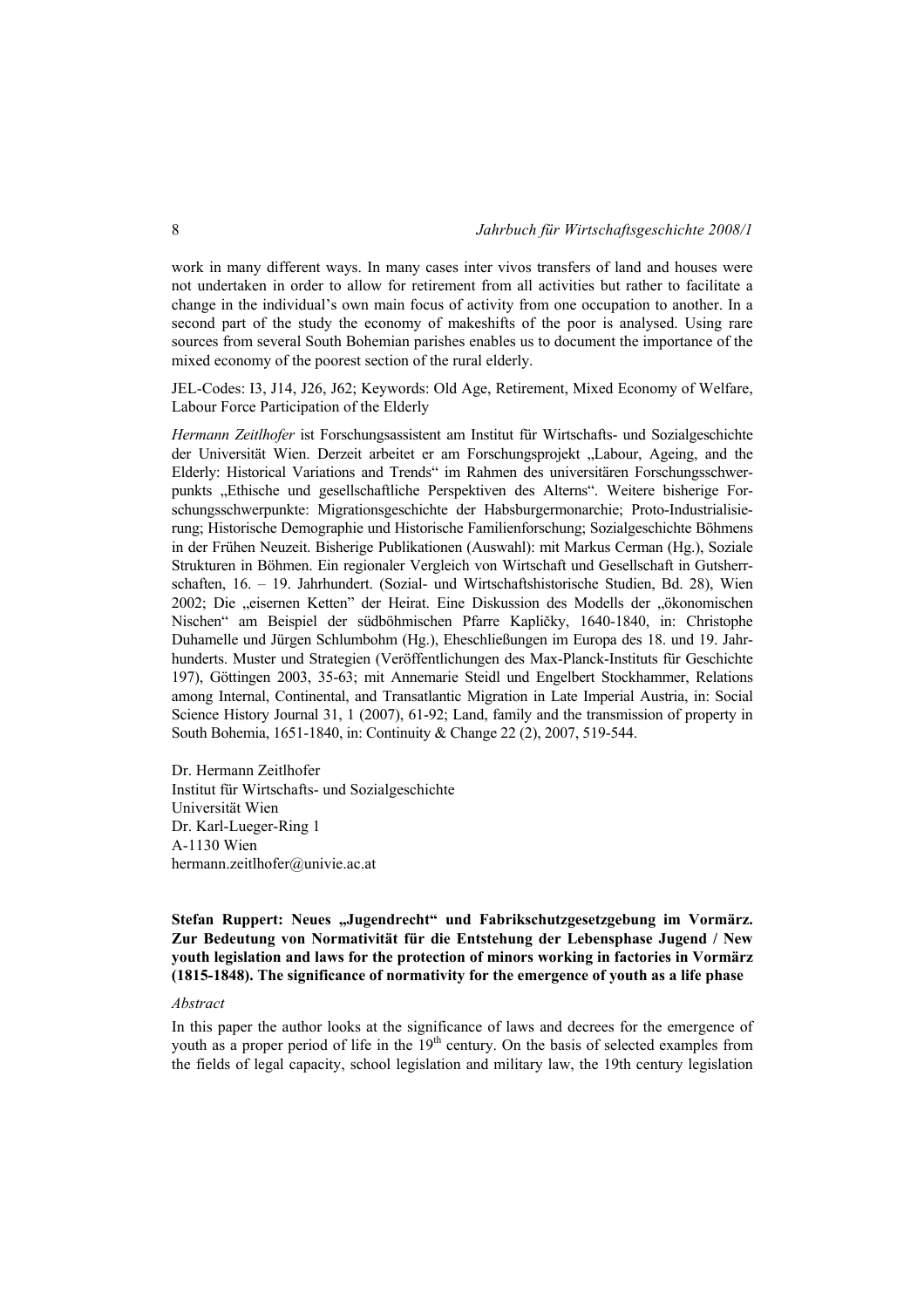## *Abstracts, Classifications and Authors* 9

for the protection of minors working in factories is placed in a larger context of a new "Youth Legislation". Thus, the normative definition of youth as a life period has become the precondition for the shift of work done by minors to be placed in the period of gainful employment.

JEL-Codes: K14, K 20, K23, K 31, K36

*Stefan Ruppert*, geboren 1971, Studium der Rechts- und Politikwissenschaften in Frankfurt am Main, 1997 erstes juristisches Staatsexamen, 2002 Dissertation "Kirchenrecht und Kulturkampf", 2003 2. juristisches Staatsexamen, wissenschaftlicher Mitarbeiter am Bundesverfassungsgericht bei BVR Prof. Dr. Dr. Udo Di Fabio. Seit 2005 Leiter der wissenschaftlichen Nachwuchsgruppe "Lebensalter und Recht" am Max-Planck-Institut für europäische Rechtsgeschichte.

Dr. Stefan Ruppert Leiter der Selbständigen Wissenschaftlichen Nachwuchsgruppe "Lebensalter und Recht" MPI für europäische Rechtsgeschichte Hausener Weg 120 D-60489 Frankfurt am Main ruppert@mpier.uni-frankfurt.de

## **Gerd Hardach: Altersarbeit, Alterseinkommen und Altersstruktur in Deutschland seit dem neunzehnten Jahrhundert / Retirement, retirement income and age structure in Germany since the nineteenth century**

#### *Abstract*

One of the most prominent features of modern German society since the late nineteenth century has been the emergence of retirement as a distinctive phase of life. This article focuses on three key aspects: the evolution of retirement as the last phase of the life course; the creation of a multi-pillar system of retirement income; and the age structure of German society.

Traditionally, the life course of most men and women was comprised of a short period of education, a long working life and, if life was not ended by a premature death, a brief period of disability. A new life course model was initiated when a social security pension system was established in Germany in 1889. The social security pension system and state pension schemes were conceived to provide disability or old age pensions for a short period of disability at the end of the life course, when people were physically or mentally unable to work. With the evolution of the welfare state, the last phase of the life course came to be redefined not as disability, but as retirement: a period of leisure earned by a productive working life. Disability might still wait at an advanced old age, but before that many years of retirement should be enjoyed in good health. Concurrent with the new life course model, the labour force participation of the older population declined.

Retirement requires income. In Germany, the social security pension system and state pensions still provide the bulk of retirement income. In recent years, however, the government has encouraged a change to a multi-pillar system where public transfers from government or social security are supplemented by corporate pension systems and income from assets,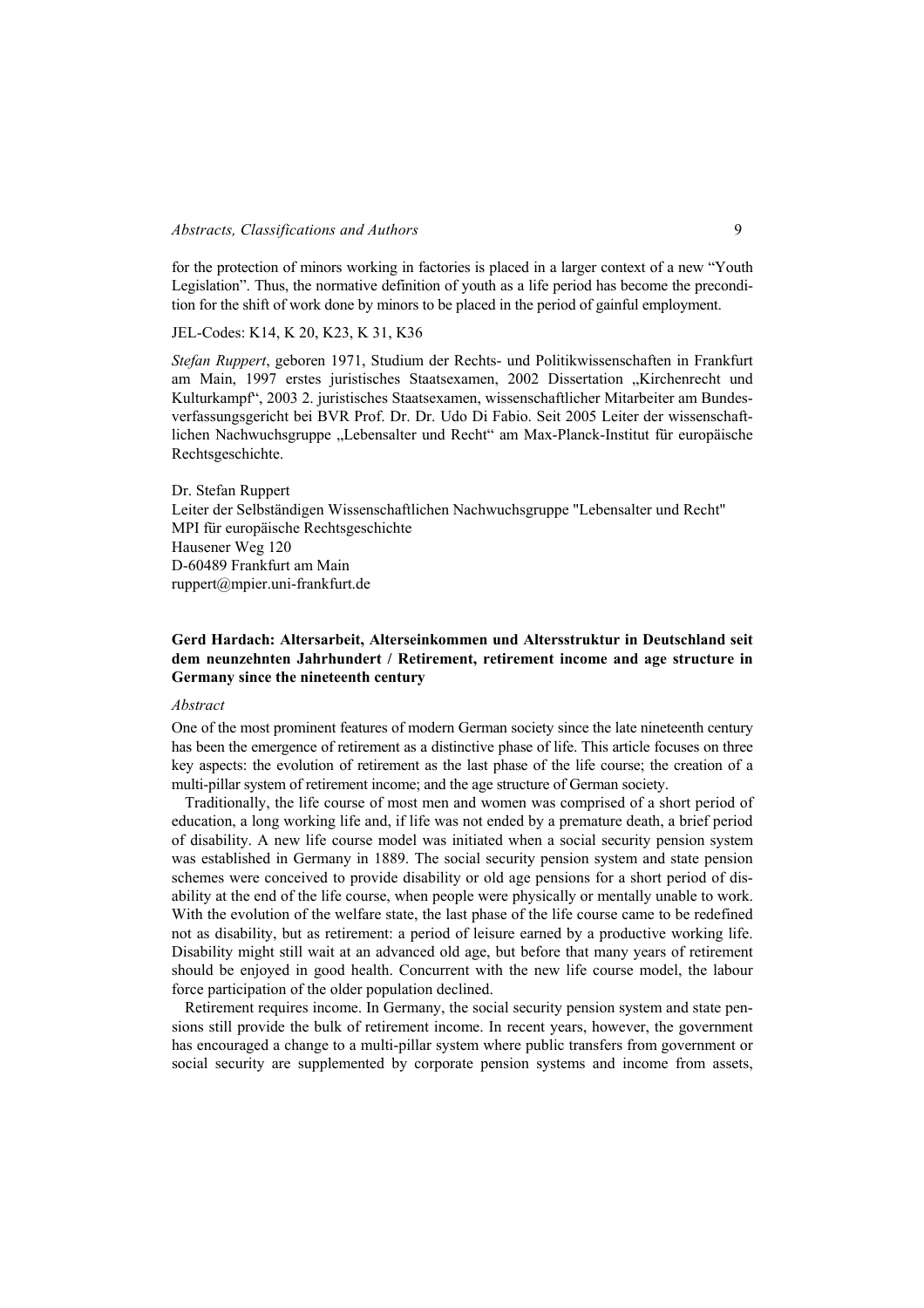especially from life insurance plans. Families still provide essential services for the care of the elderly.

The rise in life expectancy and the decline of the birth rate have resulted in an ageing German society. As the population ages, the maintenance of an adequate standard of living for the older population requires an increasing share of the nation's income. The multi-pillar system enhances income security in old age, but in the long run adequate retirement incomes depend on full employment and economic growth. An unresolved issue is the future of family caregiving in an ageing society. If more people opt for a life without children, there will, in a not too distant future, be a growing number of elderly people who cannot rely on family members to take care of dependent or demented relatives. The consequences are either vastly increased expenditures for professional care or a reduced standard of caregiving.

JEL-Codes: N34; Keywords: Employment, Income, Demography, Germany 1800-

*Gerd Hardach*, Prof. Dr., geboren 1941 in Essen. Studium der Wirtschafts- und Sozialwissenschaften an der Universität Münster, der Ecole des Hautes Etudes en Sciences Sociales in Paris und der Freien Universität Berlin. 1966-1970 Assistent für Volkswirtschaftslehre an der Technischen Universität Berlin und an der Universität Regensburg. 1971-2006 Professor für Sozial- und Wirtschaftsgeschichte an der Universität Marburg. Gastprofessor an der Universität Tokyo und an der Freien Universität Berlin.

Prof. Dr. Gerd Hardach Trendelenburgstrasse 9 D-14057 Berlin gerdhardach@t-online.de

## **Marjatta Rahikainen: Zu alt für den Arbeitsmarkt. Arbeitslosenrenten als Rationalisierungsmaßnahme in Finnland in den 1980er Jahren in einer historischen Perspektive / Too old for the labour market: Unemployment pensions as a rationalization measure in the 1980s in Finland – a historical perspective**

#### *Abstract*

This article argues that welfare schemes, which served to remove elderly workers from the labour force around the 1970s, foreshadowed the breakdown of the world of work in which permanent employment contracts and secure jobs until old-age retirement were the norm. As the global economy put heavier pressure on profitability and all sectors became subject to international shareholder scanning, the policy of 'lifelong jobs' began to give way to flexible labour throughout Europe. This change is discussed here using the empirical case of the Finnish unemployment pension schemes providing for the elderly labour force. The article asks how Finnish employers made use of unemployment pensions in the 1970s and 1980s in order to get rid of older employees. A large Finnish corporation, in particular its female labour force, are discussed in detail. Based on the working careers of about 100 women (manual workers and salaried employees) this article examines who kept their jobs and who were dismissed and pensioned off on unemployment pensions. The examples of women who succeeded in keeping their jobs at the time of mass-dismissals imply that careers (internal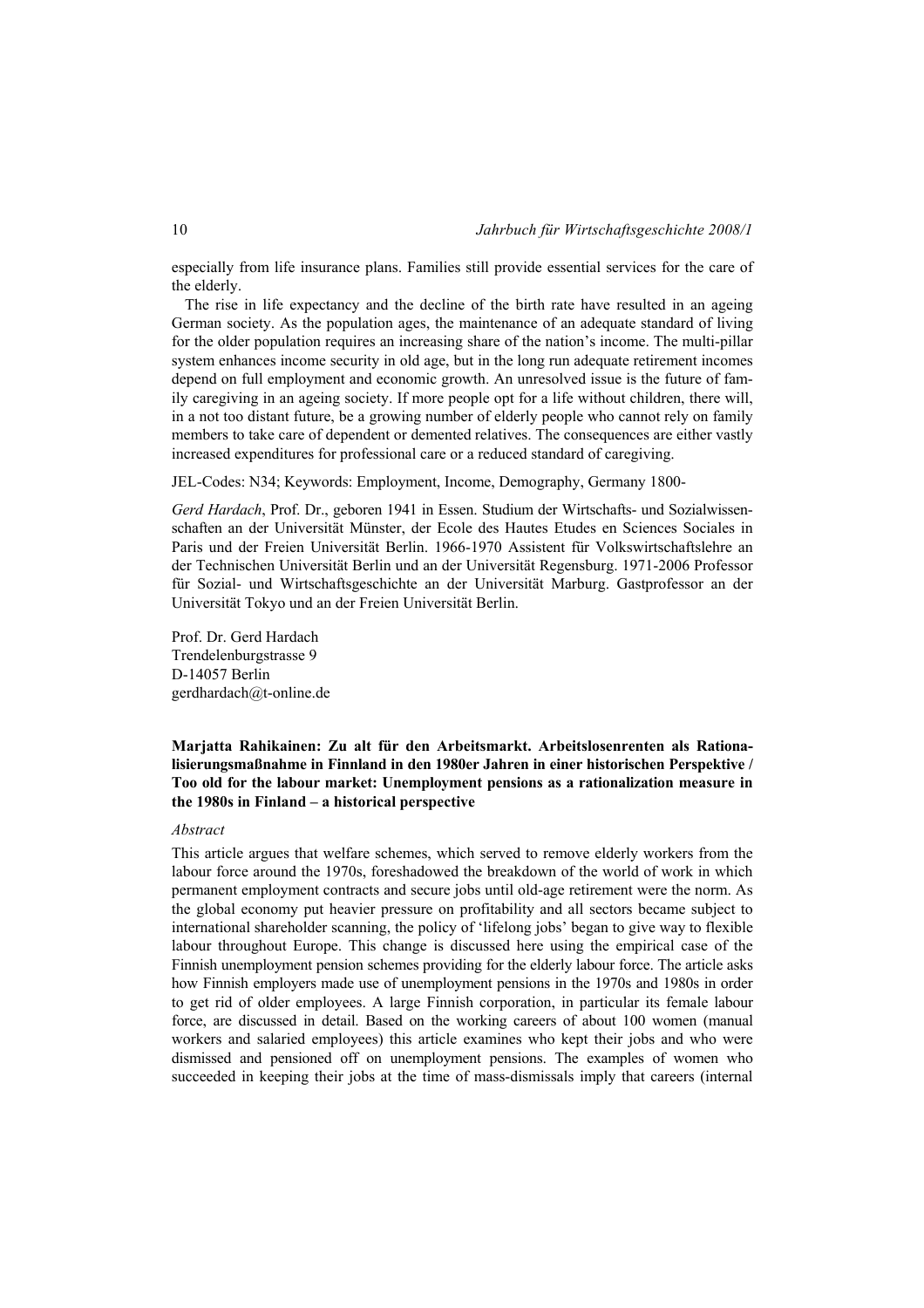labour market) and occupational sociability (social capital) may be equally as valuable for women as they are for men.

JEL-Codes: J26, J23, J65, I38; Keywords: unemployment, retirement, age discrimination, women workers, female employees, internal labour market for women

*Marjatta Rahikainen* finished her PhD in Social Sciences in 1987. From 1991 onwards she worked as associate professor (Docent) in Social History at the University of Helsinki, Finland. She is currently Professor in Political History at the University of Helsinki. Her major research interests are the history of childhood, child labour and women's work as well as the history of minorities.

Marjatta Rahikainen Länsisatamankatu 14 A 10 00180 Helsinki, Finnland marjatta.rahikainen@helsinki.fi

## **Eckart Bomsdorf: Arbeitskräftepotential und demografischer Wandel. Modellrechnungen für die Bundesrepublik Deutschland bis 2050 / Potential labour force and Demographic Changes. Projections for Germany until 2050**

## *Abstract*

The debate concerning demographic changes in Germany is mostly lead by their implications to social security mechanisms. The development of the labour market is addressed in extended discussions only.

This paper provides a draft of demographic changes in Germany up to the year 2050 and quantifies their impact on the potential labour force. The development of the population size and the number of people of working age is analysed and the dependency of these parameters on the components of the population is quantified by regression analysis. Finally, one possible future path for the working population is proposed. This is not only done with the given "status quo" assumptions in mind, but also with regard to changes in the labour force participation rate as well as to the already adopted increase of the legal retirement age (67 years).

In addition, detailed results concerning possible future developments in the volume and proportion of people of working age in the population as well as the working population itself are provided. It is shown that the raise of the legal pension age as well as an increase in female labour participation can help to make up for negative demographic changes concerning the working population.

JEL-Codes: J11, J01, J2; Keywords: demographic change, projection, potential labour force, retirement age

*Eckart Bomsdorf*, Prof. Dr., Jahrgang 1944. Studium der Mathematik, Physik und Wirtschaftswissenschaften an den Universitäten Marburg und Kiel, Diplom (Mathematik 1968), Promotion (Wirtschaftswissenschaften 1971), Habilitation (Statistik 1976). Seit 1970 an der Wirtschafts- und Sozialwissenschaftlichen Fakultät der Universität zu Köln tätig, zwischenzeitlich auch an den Universitäten – GH – Wuppertal und Essen sowie im Rahmen des CEMS-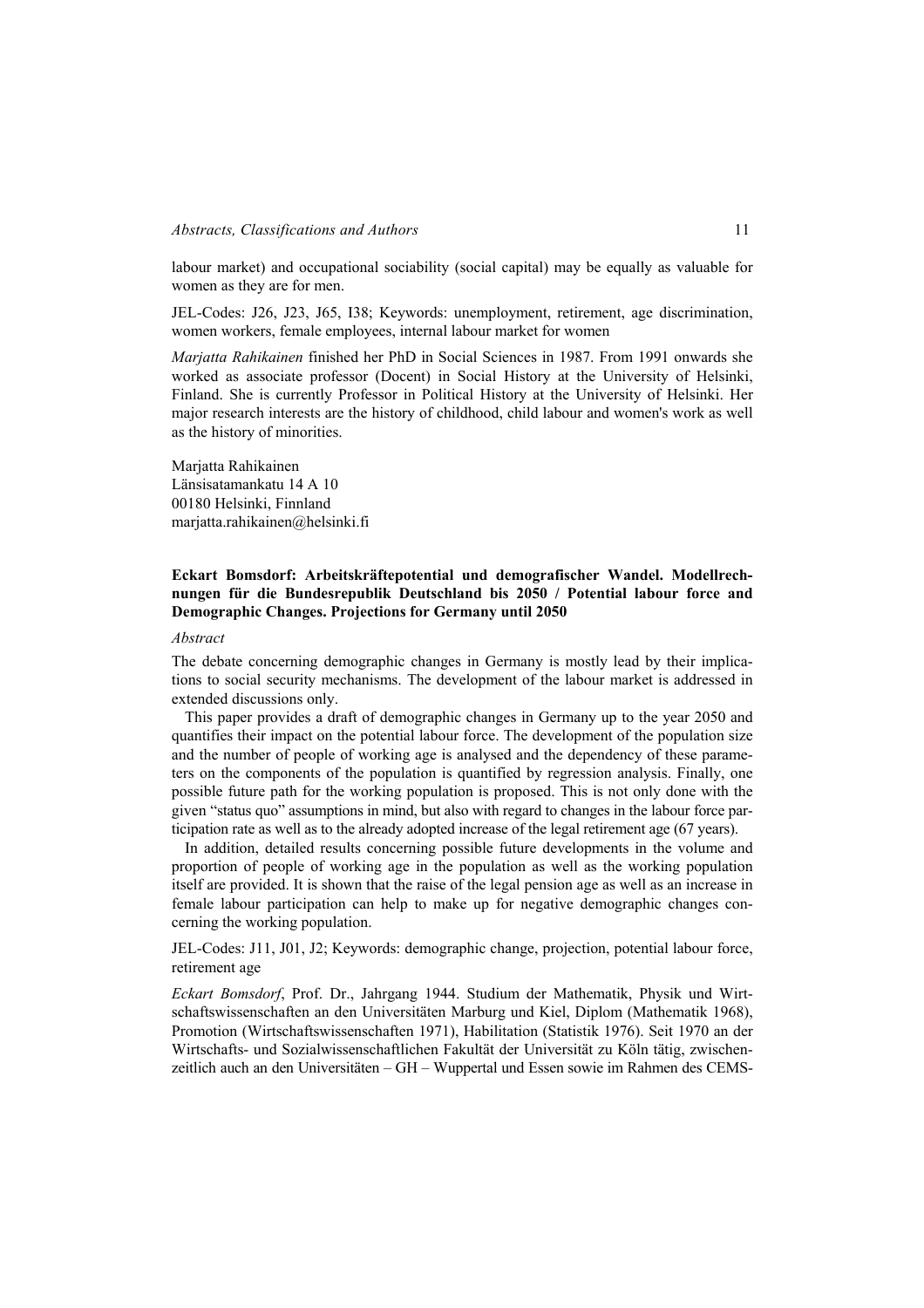Faculty-Exchange an der Universität – HSG – St. Gallen. Beratende Tätigkeit in Wirtschaft, Verwaltung und Politik; Mitglied der Enquete-Kommission Demographischer Wandel des 14. Deutschen Bundestages. Forschungsschwerpunkte: Theoretische und angewandte Statistik, Einsatz quantitativer Methoden in Theorie und Praxis (u. a. Machtmessung, Nutzwertanalyse, Einkommensteuerreform), seit 1992 insbesondere Demografie, Alterssicherungssysteme.

Prof. Dr. Eckart Bomsdorf Universität zu Köln Seminar für Wirtschafts- und Sozialstatistik Albertus-Magnus-Platz D-50923 Köln bomsdorf@wiso.uni-koeln.de

## Frank Schulz-Nieswandt: "Alterslast" und Sozialpolitik / The burden of ageing and **social policy**

#### *Abstract*

The paper discusses aspects and dimensions of the public debate about the burden of ageing within the context of public social policy. With references to cultural history and cultural anthropology the analysis puts the emphasis on the social grammar of social norms, cultural codes and cognitive patterns relating the pictures of ageing and intergenerational relationships. Central categories are reciprocity and moral economy. The basic result of the analysis is the social fact of a deep ambivalence embedded into the pictures of ageing and the grammar of intergenerational relatedness. There is no evidence to support theories of linear (increasing or decreasing) trends in the social status and social inclusion of the elderly and old age in the long-run-perspective of social history. The discussions are integrated by a philosophical anthropological perspective of the ageing and the life-span cycle.

JEL-Codes: H55, I18, I30, J14, J18, Z1, Z13; Keywords: ageing, demographic change, social policy, gerontology, semiotics, cultural anthropology, philosophical anthropology, reciprocity, moral economy, generations

*Frank Schulz-Nieswandt*, 1958 geboren, studierte Sozialwissenschaften in Bochum, wo er promovierte und auch habilitiert wurde. Er ist Direktor des Seminars für Sozialpolitik sowie des Seminars für Genossenschaftswesen der Universität zu Köln. Seit 2007 ist er darüber hinaus Dekan der Wirtschafts- und Sozialwissenschaftlichen Fakultät der Universität zu Köln. Er ist seit 1998 Vorsitzender der Gesellschaft für Sozialen Fortschritt und gehört dem Wissenschaftlichen Beirat des DZA (Deutsches Zentrum für Altersfragen) an.

Prof. Dr. Frank Schulz-Nieswandt Seminar für Sozialpolitik Universität zu Köln Albertus-Magnus-Platz 50923 Köln schulz-nieswandt@wiso.uni-koeln.de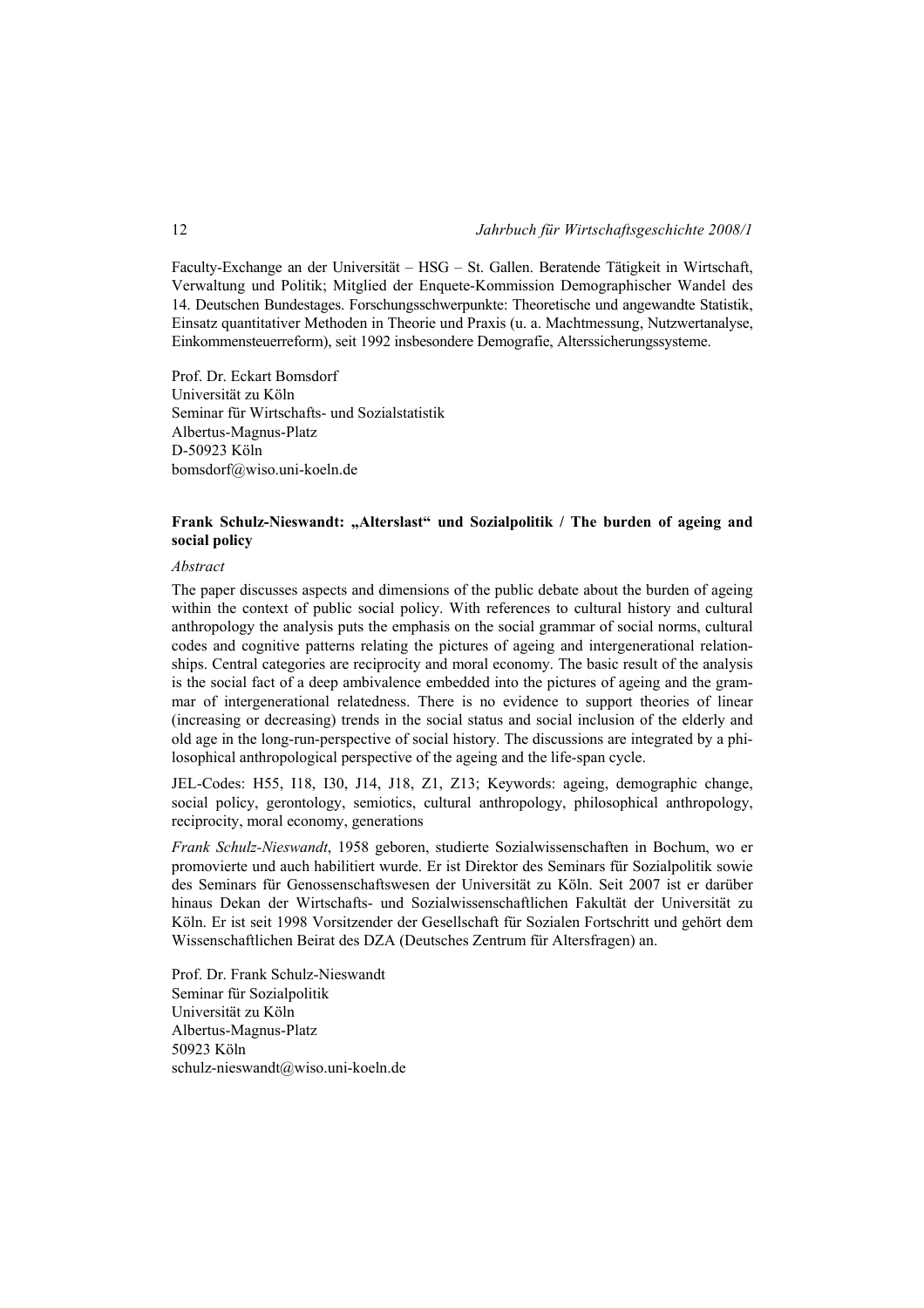## **II.**

## **Stephanie Degler/Jochen Streb: Die verlorene Erzeugungsschlacht: Die nationalsozialistische Landwirtschaft im Systemvergleich / The lost battle for production. Nazi agricultural policy in long-term perspective**

#### *Abstract*

To evaluate the achievements and failures of National Socialists' agrarian policy we compute and compare average annual growth rates of value added, factor inputs and total factor productivity of German agriculture for the three periods 1925-1929/32 (Weimar Republic), 1933-1938 (Third Reich), and 1950-1959 (Federal Republic of Germany). This long-term quantitative analysis shows that National Socialists' agrarian policy considerably slowed down modernization by decreasing growth rates of both technical progress and mechanization.

JEL-Codes: N54, O13; Keywords: agricultural policy, battle for production, productivity, modernization debate, Third Reich

*Degler, Stephanie*, geb. 1980. Studium der Wirtschaftspädagogik an der Universität Hohenheim, Abschluss zur Diplom Handelslehrerin im September 2005, derzeit Referendariat am Beruflichen Schulzentrum Bietigheim-Bissingen.

*Streb, Jochen*, geb. 1966, ist seit 2003 Inhaber des Lehrstuhls für Wirtschafts- und Sozialgeschichte mit Agrargeschichte an der Universität Hohenheim. Im Augenblick sind seine Forschungsscherpunkte Wirtschafts- und Rüstungspolitik im Dritten Reich sowie Innovationsgeschichte.

Stephanie Degler Rathenaustr. 23 74321 Bietigheim-Bissingen

Prof. Dr. Jochen Streb Fg Wirtschafts- und Sozialgeschichte mit Agrargeschichte (570A) Universität Hohenheim 70593 Stuttgart j-streb@uni-hohenheim.de

# **Dirk Hackenholz: Die Bitterfelder elektrochemischen Werke (1893-1945). Standortwahl und regionale Folgen / The Electrochemical Plants of Bitterfeld (1893-1945). Selection of Location and regional Implications**

In 1894 two companies decided to set up their new electrochemical operations in the Bitterfeld region. Both companies recognized Bitterfeld as the ideal location. A combination of factors contributed to this assessment. A decisive factor, though, was the availabilty of the cheapest lignite in Germany. It was the coal which attracted an additional chemical company to the region the following year. Together, the three businesses laid the foundation for the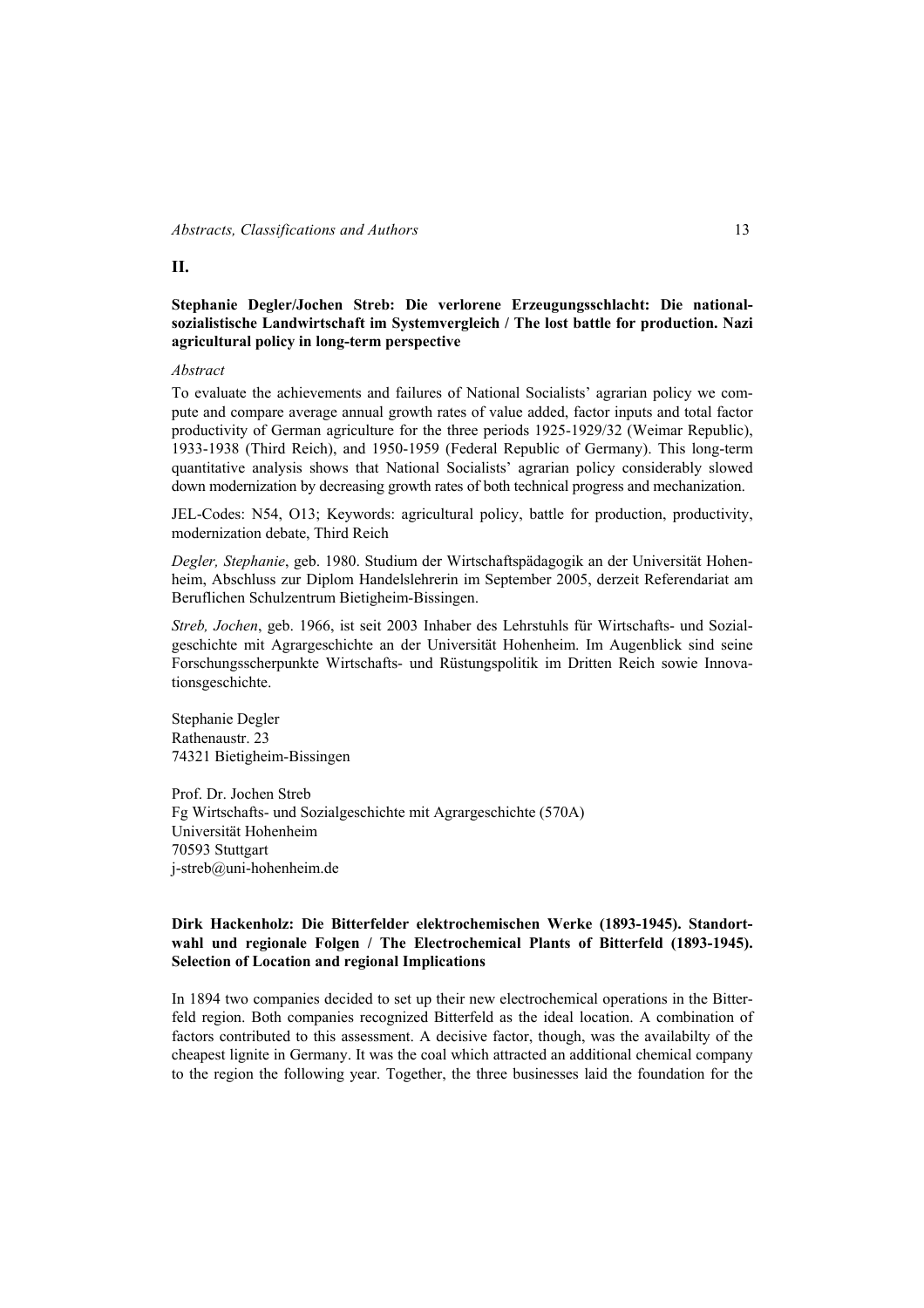domination of the chemical industry in Bitterfeld for over 100 years. The new guiding sector – essentially under the stewardship of the IG Farben group from 1925 onwards – provided formative impulses [forward and backward linkages] to other sectors, established before and after the chemical industry came to Bitterfeld. The mining industry and production of electricity as well as the construction of heavy machinery and aircraft grew parallel to chemical industry. The region embarked upon a path of development which is evident even today.

JEL-Codes: N13, N14, N44, N63, N64, N83, N84, N93, N94, O12, O18, O40, P12, R11; Keywords: Electrochemical industry, Forward and backward linkages (Kopplungseffekte), Choice of location, Advantage of location, Bitterfeld, IG-Farben, CFGE (Chemische Fabrik Griesheim Elektron AG), Walther Rathenau.

*Dirk Hackenholz*, 1970 geboren, 1991-1996 Studium der Geschichte und Politikwissenschaft, 1996 Erstes Staatsexamen LAG, 1998 Zweites Staatsexamen LAG, 2003 Promotion, Tätigkeiten als Lehrer, Historiker und Referent, seit 2005 freiberuflicher Historiker mit den Schwerpunkten Wirtschaftsgeschichte und Geschichte der Arbeiterbewegung.

Dr. Dirk Hackenholz Gut Gimritz 29 D-06108 Halle (Saale) dirk.hackenholz@geschichte.uni-halle.de

## **Peter Borscheid und Kai Umbach: Zwischen Globalisierung und Protektionismus – Die internationale Versicherungswirtschaft vor dem Ersten Weltkrieg / Between globalisation and protectionism – The international insurance industry before World War I**

#### *Abstract*

Before World War I the modern insurance industry had spread out across the globe from Europe going hand in hand with the extension of world trade. This expansion was accompanied by the transfer of European institutions as well as the standardization of contract conditions, legal maxims and legal contents.

The rivalry between European and North American enterprises led to a harmonization of insurance technology and insurance products whilst a rise in governmental insurance supervisory offices affected a standardization of corporate management principles.

In contrast to largely increased cross-border interactions protectionistic counter-forces arose at the end of the 19th century. They caused a temporary setback to globalization in some parts of the world, however, in the long run they laid the cornerstone for an advanced globalization process.

JEL-Codes: F23; G22; N20; N80; Keywords: globalisation, insurance industry

*Borscheid, Peter*, geb. 1943, Professor für Sozial- und Wirtschaftsgeschichte an der Universität Marburg sowie Direktor des Instituts für interdisziplinäre Gerontologie und angewandte Sozialethik an der Universität Marburg. Einige seiner Monographien: Geschichte des Alters (1987); Mit Sicherheit leben. Geschichte der deutschen Lebensversicherungswirtschaft, 2 Bde. (1989/93); 100 Jahre Allianz (1990); Sicherheit in der Risikogesellschaft (1999); Das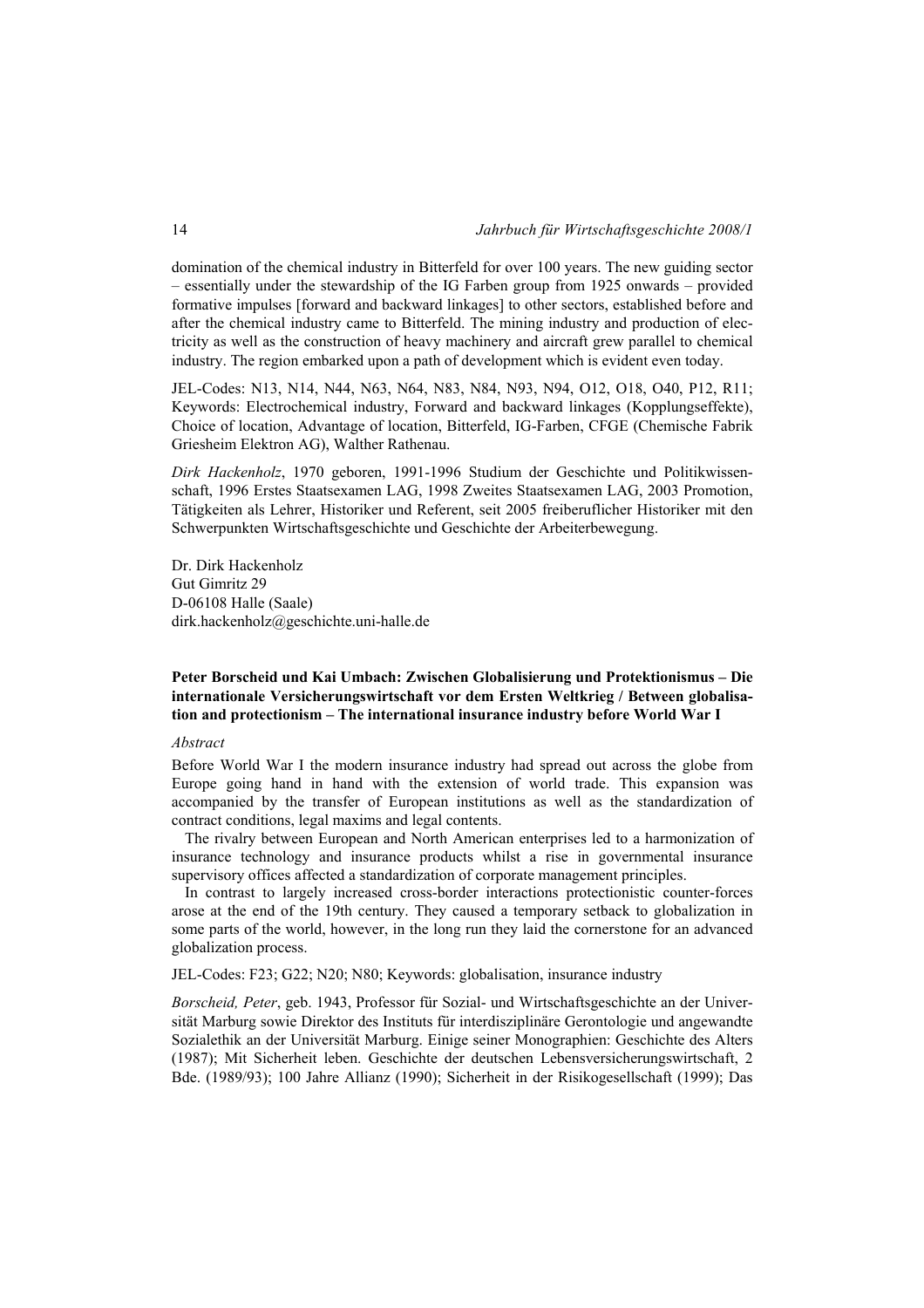Tempo-Virus (2004). Zur Zeit Forschungsprojekt über die Internationalisierung der Versicherungswirtschaft im 19. und 20. Jahrhundert.

*Umbach, Kai*, geb. 1973, seit 2005 Wissenschaftlicher Mitarbeiter am Lehrstuhl für Sozialund Wirtschaftsgeschichte des Fachbereichs Geschichte und Kulturwissenschaften der Philipps-Universität Marburg. 1996-2002 Studium der Geschichte und Germanistik an der Philipps-Universität Marburg; 2002-2005 Tätigkeit als Wissenschaftliche Hilfskraft mit Abschluss am Lehrstuhl für Sozial und Wirtschaftsgeschichte der Philipps-Universität Marburg im Rahmen eines von der Volkswagen-Stiftung geförderten Forschungsprojekts zur "Bildung internationaler Strukturen in der Versicherungswirtschaft im 19. und 20. Jahrhundert". Promotionsprojekt mit dem Abschlussziel zu Jahresbeginn 2008 zu Strukturen und grenzüberschreitenden Transaktionen im internationalen Seeversicherungsgeschäft seit dem ausgehenden 19. Jahrhundert.

Prof. Dr. Peter Borscheid Philipps-Universität Marburg FB 06 Sozial- und Wirtschaftsgeschichte Wilhelm-Röpke-Str. 6c D-35032 Marburg borscheid@staff.uni-marburg.de

Kai Umbach Philipps-Universität Marburg FB 06 Sozial- und Wirtschaftsgeschichte Wilhelm-Röpke-Str. 6c D-35032 Marburg umbach@staff.uni-marburg.de

## **Heinz Grossekettler: 40 Jahre Stabilitäts- und Wachstumsgesetz. Theoretische Analyse und statistische Evaluation einer verfassungsökonomischen Innovation / 40 Years of the German Stability and Growth-Law. Theoretical analysis and statistical evaluation of an innovation in the economic constitution**

#### *Abstract*

This paper considers the impact over time of the German "Economic Growth and Stability Law", which had its  $40<sup>th</sup>$  anniversary on the  $6<sup>th</sup>$  June, 2007. After looking at the history and development of the law and the associated expectations, the intended functions are analysed critically. Inappropriate use of the law is analysed from the perspective of public choice, as well as the insufficient consideration of reaction delays and, above all, the underestimation of the role of expectations. Furthermore, attention is paid to the fact that planning and coordination problems have not been satisfactorily resolved. A comparison with a control group from major European countries is then used to determine whether one can talk meaningfully in the German context of particular success stories in countering fluctuations in business cycles, the development of governmental debt and of legal objectives with respect to "price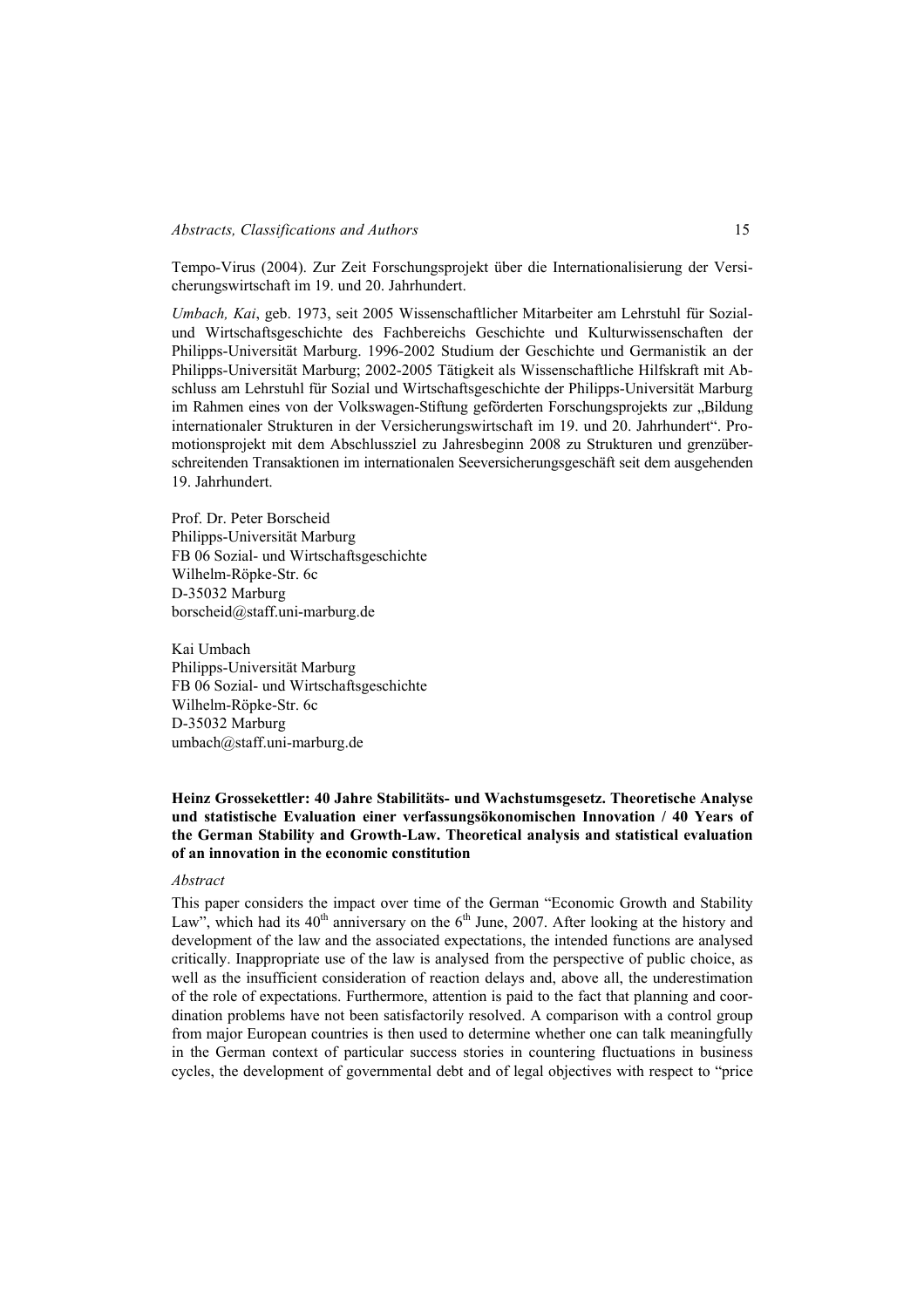level stability", "high levels of employment", "current account equilibrium" and "satisfactory economic growth". It becomes evident that government debt and unemployment have risen more in Germany and that growth rates have declined more sharply than in the countries on which the comparison is based. After discussing the hypotheses for explaining the weak German growth, growth accounting demonstrates that changes in the demographic structure, the substantial shortening of working hours and early retirement, blunders in the reunification process and an aggressive wage policy on the part of trade unions, particularly in the seventies, are the main reasons for low growth. This wage policy was triggered by the expectation of the trade unions that, with the aid of the Stability and Growth Law, the state would ensure full employment. In reality, however, the wage policy led to a reduced rate of investment and growth. This process could only be terminated by the restrained wage policy of the past few years.

JEL-Codes: E61, E62, E65, H62; Keywords: Economic Analysis of Law; Constitutional Economics; Fiscal Policy in Germany (1967-2007); German Stability and Growth-Law

*Heinz Grossekettler,* Prof. Dr., geb. 1939. Nach Dienst als Marineoffizier Studium der Volkswirtschaftslehre in Mainz, Promotion 1972 über Gemeinsamkeiten des strategischen Verhaltens von Militär- und Unternehmensführern, Habilitation 1975 über die Regulierung der Wachstumsstruktur einer Marktwirtschaft durch die Dynamik von Renditenormalisierungsprozessen. 1975 o. Professor für Industrieökonomik und Juristenausbildung der Universität Münster, 1979 (nach Ablehnung eines Rufes nach Hamburg) Direktor des Instituts für Finanzwissenschaft der Universität Münster, 1989 Berufung in den Wissenschaftlichen Beirat beim BMF, 1999 bis 2002 Stellvertretender Vorsitzender, 2002 bis 2006 Vorsitzender dieses Beirats, 2007 emeritiert. Hauptforschungsgebiete: Finanzwissenschaft, Industrieökonomik und Theoriegeschichte sowie die Verbindung von Ökonomischer Analyse des Rechts und Verfassungsökonomik mit Wirtschaftsgeschichte.

Prof. Dr. Heinz Grossekettler Westfälische Wilhelms-Universität Münster Institut für Finanzwissenschaft I Wilmergasse 6-8 D-48143 Münster grossekettler@t-online.de

# Harald Wixforth und Dieter Ziegler: Die Expansion der Reichswerke "Hermann **Göring" in Europa / The expansion of the Reichswerke "Hermann Göring" in Europe**

#### *Abstract*

This article examines the ways and means by which the German state-controlled concern Reichswerke Hermann Göring expanded into the occupied mining areas in Austria, East Central Europe and Western Europe before and during the Second World War. Only about five years after its foundation in 1937 the Reichswerke had already become the largest industrial conglomeration for heavy industry and armaments in Europe. Despite certain differ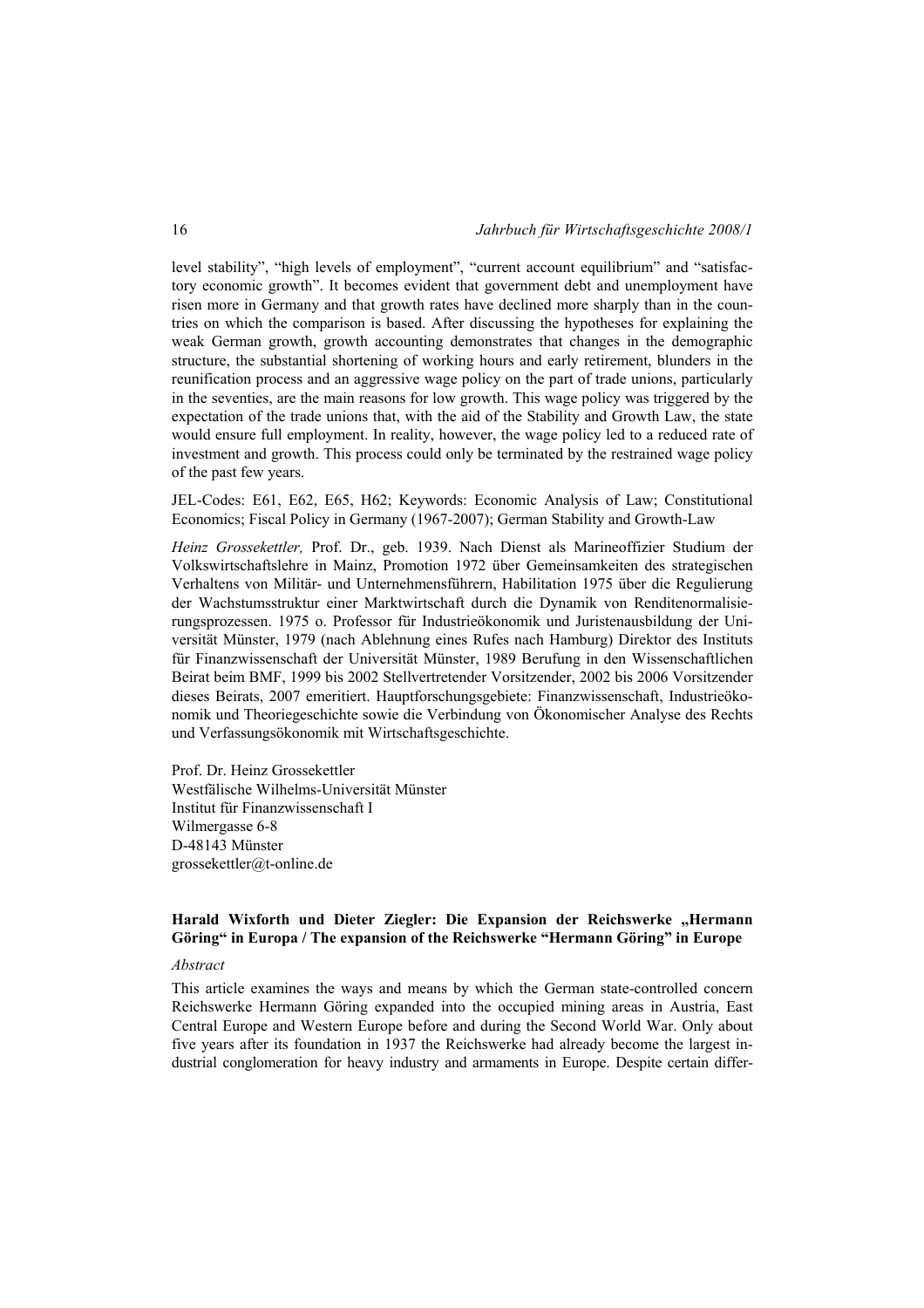ences in time (before the War and during the War) and region (East Central Europe and Western Europe) the expansion of the Reichswerke is characterized in the first place by blackmail and theft. In this respect it served as a prototype for other state and party controlled enterprises and it acts as a model to partly explain the brutalization of the business practices performed by private businesses in occupied Europe during the Second World War.

#### JEL-Codes: D21, F54, N64

*Harald Wixforth*, Dr., Wissenschaftlicher Mitarbeiter am Lehrstuhl für Wirtschafts- und Sozialgeschichte an der Ruhr-Universität Bochum (DFG-Projekt "Der Staat als Unternehmer? Reichs-Kredit-Gesellschaft in Republik und Diktatur, 1922-1945"). Neueste Veröffentlichungen: Die Expansion der Dresdner Bank in Europa (München 2006); "unserer lieben ältesten Tochter". 150 Jahre Bremer Bank. Eine Finanz- und Wirtschaftsgeschichte der Hansestadt Bremen (Dresden 2006).

*Dieter Ziegler*, Dr., Professor für Wirtschafts- und Unternehmensgeschichte an der Ruhr-Universität Bochum. Neueste Publikationen: Die Industrielle Revolution (Darmstadt 2005); Die Dresdner Bank und die deutschen Juden (München 2006); (Hg. mit V. Berghahn u. S. Unger), Die deutsche Wirtschaftselite im 20. Jh.: Kontinuität und Mentalität (Essen 2003); laufende Forschungen zur Geschichte des Bergbaus in Deutschland im 20. Jahrhundert.

Dr. Harald Wixforth Fakultät für Geschichtswissenschaft Ruhr-Universität D-44780 Bochum

Prof. Dr. Dieter Ziegler Fakultät für Geschichtswissenschaft Ruhr-Universität D-44780 Bochum dieter-ziegler@web.de

## **III.**

## **Gerard van Gurp: Proto-industrialization and world trade of textiles in Dutch Brabant, 1620-1820**

#### *Abstract*

During the seventeenth and eighteenth centuries there was extensive trade in proto-industrial woollen and linen textiles, produced in the low-wage countryside of Dutch Brabant, with world markets, mainly via Amsterdam. Thanks to the support from Amsterdam, the States General of the Dutch Republic facilitated this trade by lifting import duties for a number of towns and villages in Brabant. The proto-industrial production and trade made a substantial contribution to the Dutch economy. Counting the number of looms gives some idea of the production capability. Proto-industry in Brabant was not founded by entrepreneurs in Holland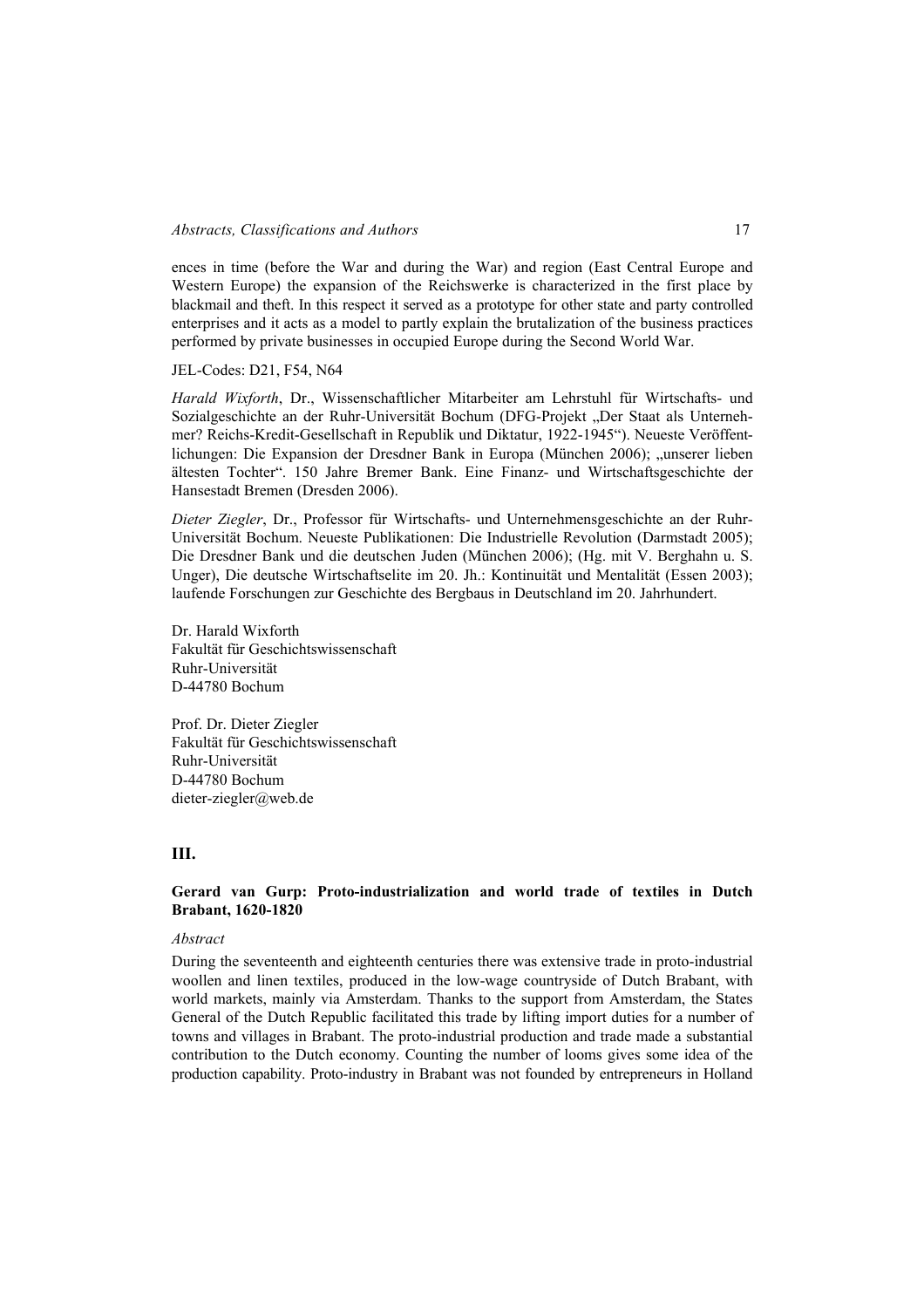and was not a subsidiary of the textile industry in Holland, as has previously been suggested. Only a limited combination of agriculture and cottage industry was found. Local guilds did not hinder the proto-industry but supported it. Trade and production fell at the beginning of the nineteenth century because of war, but the linen industry recovered around 1818 and the woollen textiles after 1820.

JEL-Codes: N63, N73, N93; Keywords: proto-industry, Dutch republic, Brabant, woollen cloth, linen

*Gerard van Gurp* obtained a Ph.D. in Physics at the Technical University Eindhoven, The Netherlands. After a career in industrial physics research, he studied Social and Economic History at the University Utrecht where he received a master's degree in History in 1996. He has published papers on the massive emigration from the city of 's-Hertogenbosch during the Dutch revolt at the end of the sixteenth century, on local history, on bleacheries, protoindustrialization and world trade of textiles in Dutch Brabant during the seventeenth and eighteenth centuries and a book on the latter subject.

Gerard van Gurp De Koppele 118 NL-5632 LC Eindhoven The Netherlands gvangurp@gmail.com

# **IV.**

# **Ray Stokes: Die Zukunft der Unternehmensgeschichte / The Future of Business History**

#### *Abstract*

This paper provides an assessment of the themes and approaches that are emerging in the field of business history. It starts with an overview of the most important developments, themes and characteristics of the discipline from its earliest days into the 1990s. It then explores intellectual, social and economic trends which, since the 1980s, have influenced the direction of business history as a profession and discipline. Finally, it analyses likely future topics, approaches and bases for cooperation with other disciplines, not least owing to prevailing theories in the social sciences which are dependent on business historiography. In this environment, business history can flourish as a discipline as long as business historians keep in mind that they can maintain an independent identity and make a positive scholarly contribution only to the extent that they remain true historians who pursue inquiry independently.

#### JEL-Codes: N01

*Raymond Stokes* is Professor of Business History and Director of the Centre for Business History in Scotland, University of Glasgow. Since September 2005, he is the co-editor of the Routledge International Studies in Business History. In January 2008, he became the editor-